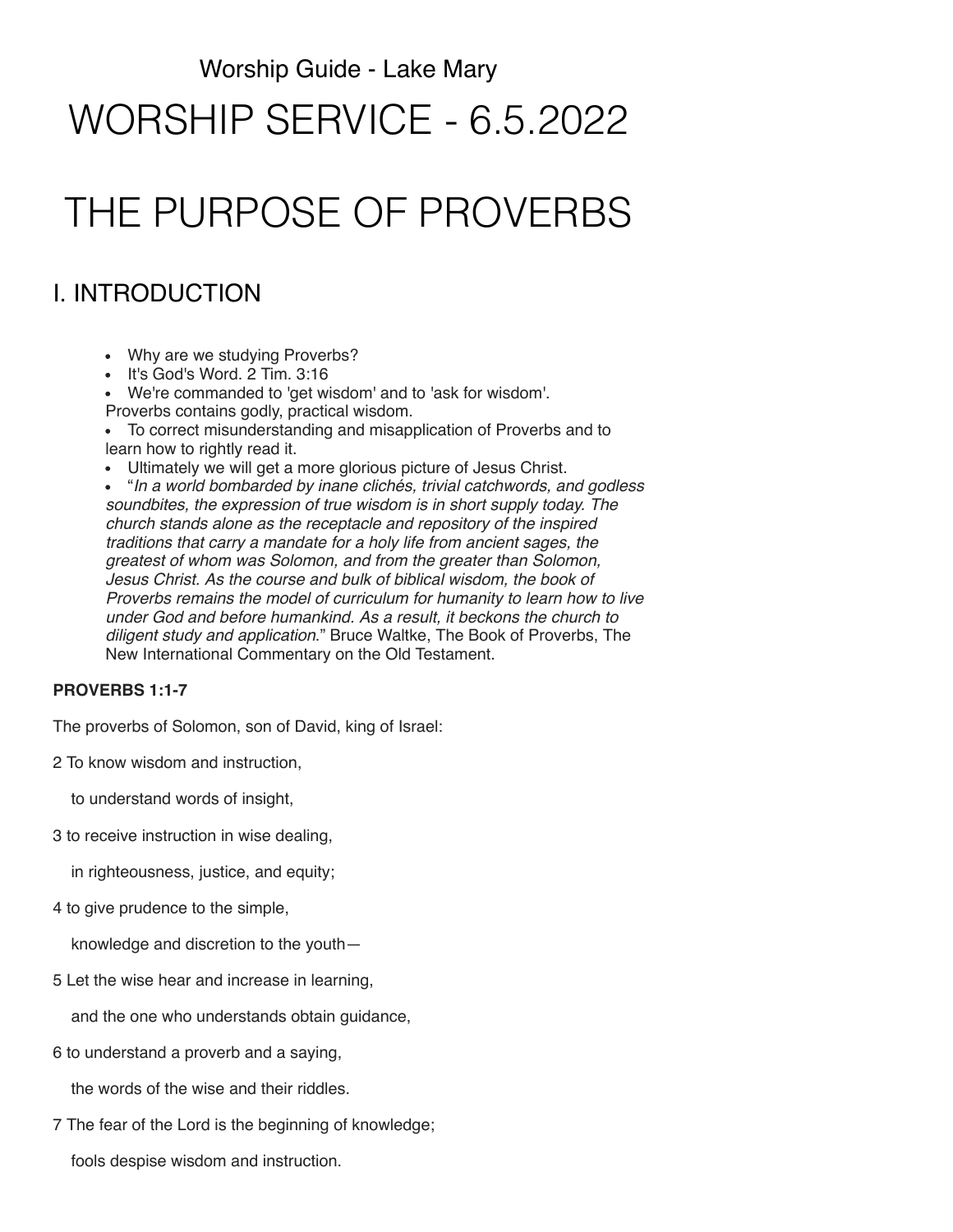# II. INTRO TO PROVERBS

V1 The proverbs of Solomon, son of David, king of Israel:

### The **first verse** of the book tells us a **few important things.**

### **1. Its literary genre**

- "The proverbs of Solomon…"
- We're told how the message of this book is going to communicate to us —via proverbs.
- Proverbs falls under the Biblical category of wisdom literature and poetry along with Job, Psalms, Ecclesiastes, and Song of Solomon.
- What are proverbs?
- We think of proverbs as pithy sayings, short truth statements, or universally accepted truisms.
- The Hebrew noun we translate as proverb is, "māšal". It means sayings, with the sense of a condensed but memorable saying embodying some important fact of experience that is taken true by many people.
- $\bullet$ The word is related to a Hebrew verb that means "*to represent or to be like*".
- A proverb then is a verbal representation of some aspect of life.
- A biblical proverb is meant to be pondered, studied, meditated upon, as it reflects to us something about our lives before we actually experience it.
- These wisdom sayings give us a glimpse of real life so that we can order our life according to God's way.

### **2. Its declared author**

- V1 The proverbs of Solomon, son of David, king of Israel.
- Solomon's words are not the only words contained in the book, he is not the only author.
- Proverbs is a collection of collections.
- There are seven collections divided by headings  $(1:1; 10:1; 22:17;$
- 24:23; 25:1; 30:1; 31:1).
- Most proverbs are directly attributed to Solomon
- There are proverbs of Solomon that were copied and collected by King Hezekiah's men.
- Sayings of the Wise
- The Words of Agur
- King Lemuel
- Unnamed author of the section we call the Proverbs 31 woman.

### **Why is it largely attributed to Solomon?**

- Proverbs connects itself with the monarchy of ancient Israel.
- Solomon was the king of Israel, David's son and successor.
- Solomon was the last king to rule over a unified Israel. After him the kingdom was split into the northern and southern kingdoms.
- Solomon is the person the Bible sets forth as the greatest sage, the wisest person who has ever lived.
- **1 Kings 4:29-34** And God gave Solomon wisdom and understanding beyond measure, and breadth of mind like the sand on the seashore, 30 so that Solomon's wisdom surpassed the wisdom of all the people of the east and all the wisdom of Egypt. 31 For he was wiser than all other men, wiser than Ethan the Ezrahite, and Heman, Calcol, and Darda, the sons of Mahol, and his fame was in all the surrounding nations. 32 He also spoke 3,000 proverbs, and his songs were 1,005. 33 He spoke of trees, from the cedar that is in Lebanon to the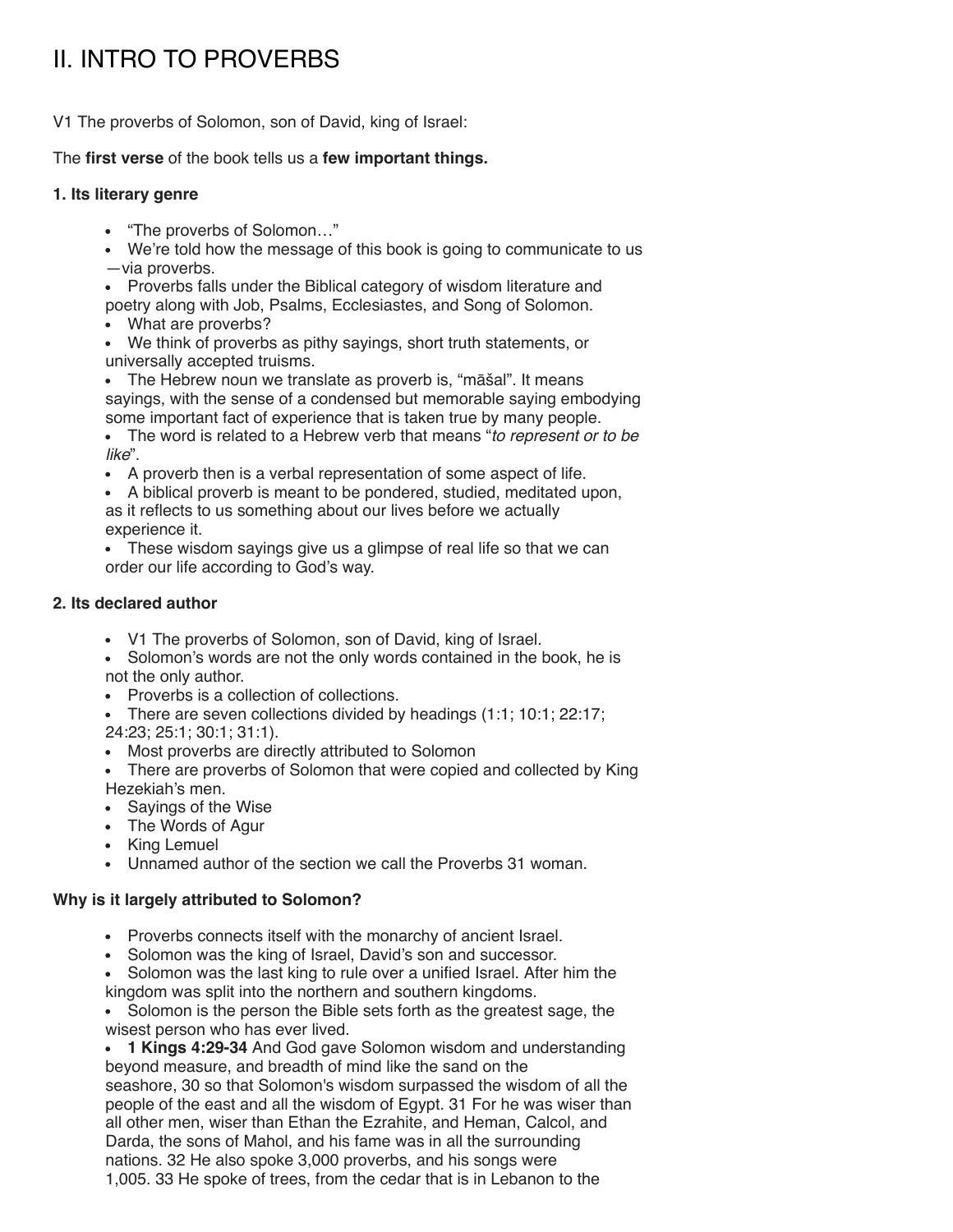hyssop that grows out of the wall. He spoke also of beasts, and of birds, and of reptiles, and of fish. 34 And people of all nations came to hear the wisdom of Solomon, and from all the kings of the earth, who had heard of his wisdom.

• The source of Solomon's wisdom is God.

The Scripture makes that clear. Read 1Kings3. Solomon loved the Lord and walked in the statutes of David his father.

The king was required by God to write for himself a copy of the law, approved by the priests, and he was to keep that with him, read it all the days of his life, so that he would learn to fear the Lord and obey God (Deut. 17).

- At Gibeon the Lord appears to him in a dream.
- The Lord says to him, "Ask what I shall give you."
- Solomon's response is remarkable.
- He rehearses God's faithfulness in keeping the promises of the covenant God had made with David his father.

He knows he is leading God's chosen people, a great people vast in number according to the promises of the covenant God made with Abraham.

**1 Kings 3:9** Give your servant therefore an understanding mind to govern your people, that I may discern between good and evil, for who is able to govern this your great people?"

It pleased the Lord that Solomon had asked for wisdom and discernment so he grants him that and much more.

God declares that there will be none like him who had come before and none like him who come after he was long gone.

- God gets the credit for Solomon's great wisdom.
- A demonstration of Solomon's wisdom--1Kings 3

**1Kings 3:28** And all Israel heard of the judgment that the king had rendered, and they stood in awe of the king, because they perceived that the wisdom of God was in him to do justice.

• Solomon wrote thousands of Proverbs. He took sayings of the wise, adapted them, and compiled them.

So while Solomon is not the exclusive author, we can rightly call him the author of the Book because God's Word declares him to be so.

### **3. Its intended audience**

- Three primary original audiences are in view:
- Courtiers in training
- Youth of Israel
- All of God's people

### **4. It's structure and style**

Ch 1-9 contain a series of poetic lectures in the style of a father's instruction to his son.

• This first part of the book tells us why we should care about getting wisdom and walking in the way of wisdom.

Ch 10-31 contain the proverbs themselves.

## III. THE PURPOSE OF PROVERBS

V2-4 tell us the purpose of Proverbs:

2 To know wisdom and instruction, to understand words of insight,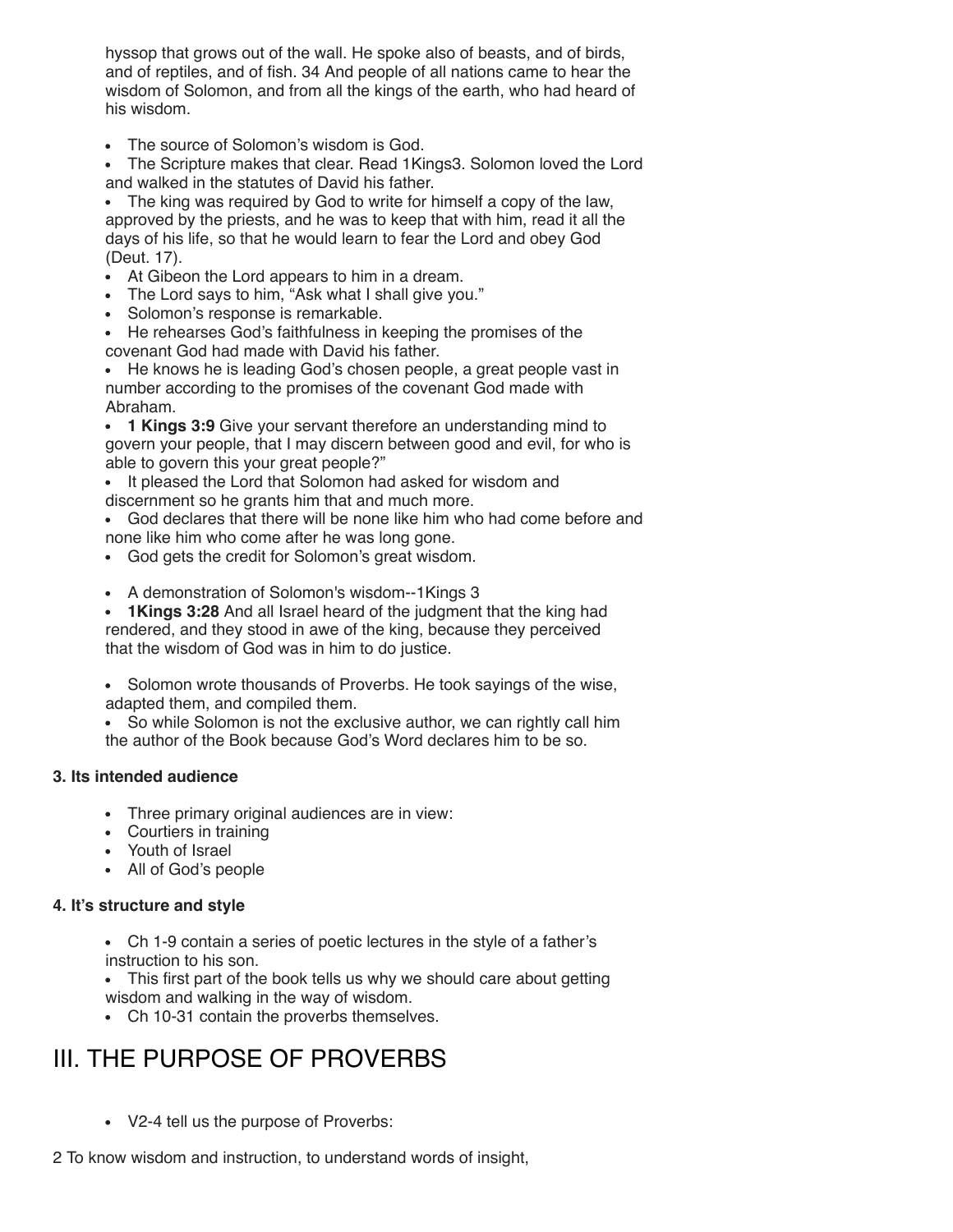3 to receive instruction in wise dealing, in righteousness, justice, and equity;

4 to give prudence to the simple, knowledge and discretion to the youth—

#### **a. Know Wisdom**

- The purpose of Proverbs is to know wisdom.
- There are other related words and ideas connected to wisdom we will see shortly.
- Knowing wisdom is not just about gaining knowledge.
- We're going to see that as we go through Proverbs, wisdom has a huge ethical and moral component to it.
- Wisdom is the Hebrew word, "ḥokmâ".
- It is largely used in the Bible to refer to technical skill, experience, ability, aptitude.
- **Exodus 31:1-5** The Lord said to Moses, 2 "See, I have called by name Bezalel the son of Uri, son of Hur, of the tribe of Judah, 3 and I have filled him with the Spirit of God, with ability and intelligence, with knowledge and all craftsmanship, 4 to devise artistic designs, to work in gold, silver, and bronze, 5 in cutting stones for setting, and in carving wood, to work in every craft.
- Wisdom is a skill. It is the skill of living life.
- We can define wisdom generally as the skill of living rightly.

### **b. Know Instruction**

- Also translated as discipline or correction.
- Discipline is the threat of punishment or the application of punishment if the instruction is not obeyed.

### **c. To understand words of insight**

It is the ability to recognize the true nature of a situation. That is what insight means.

This is a key component in the toolbox of wisdom because the wise person will know how to speak and act appropriately.

### **d. To receive instruction in wise dealing**

- NIV Prudent behavior, CSB prudent instruction,
- NLT Their purpose is to teach people to live disciplined and successful lives
- To what end?
- To do "…righteousness, justice, and equity."
- To do what is right, just, and fair.
- These are ethical and moral terms. They are actions that we can only do when we possess wisdom.

### **e. To give prudence to the simple**

- This phrase tells us the target audience of readers.
- Simple doesn't mean dumb. It means naive, ignorant, immature.
- It is someone who, if not put on the right path, can easily be deceived into taking the wrong path.
- That's why the book is aimed at the young person.
- Proverbs give prudence, knowledge, and discretion to the simple.
- It develops them as a people along the right path.

### **f. To impart the ability to the wise to interpret proverbs.**

5 Let the wise hear and increase in learning,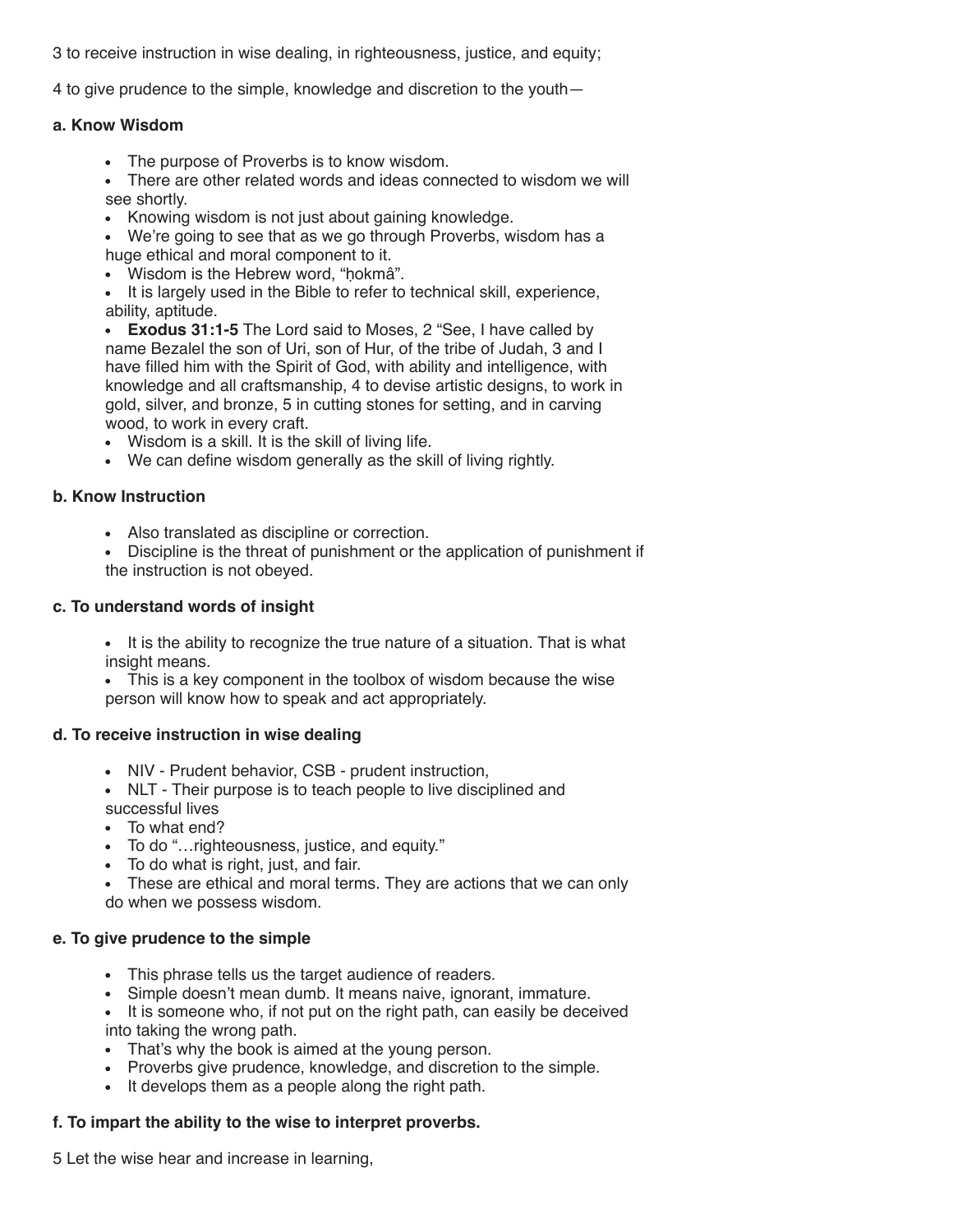and the one who understands obtain guidance,

6 to understand a proverb and a saying,

the words of the wise and their riddles.

This is the other target audience of the book—the wise. These are the mature ones.

The wise person, because they possess the skill of wisdom, will grow wiser as they listen to these proverbs.

The wise person is the one who knows when and how to apply a particular proverb.

Some of the proverbs are difficult sayings. They are filled with imagery. Some are enigmas.

The wise person understands them and knows that they are contextsensitive.

Proverbs makes the claim that they will enhance the wise person's ability to interpret and to rightly apply the words.

### IV. THE THEME OF PROVERBS

7 The fear of the Lord is the beginning of knowledge; fools despise wisdom and instruction.

This is the key verse of the whole book.

### **THE FEAR OF THE LORD**

"The fear of the Lord," is a phrase that will be repeated several times in the book.

- Proverbs contains the covenant name of God Yahweh.
- That's why this verse is the theological foundation of this book.
- It is written exclusively for a covenant people.
- It is for a people who are in relationship with I AM.
- Apart from covenant relationship with God, you cannot truly know wisdom, you cannot truly be wise.

It means that wisdom is not a 'natural' quality. You aren't born with wisdom.

- The fear of the Lord is the beginning of knowledge.
- Knowledge and wisdom are sometimes used interchangeably.
- Proverbs 9:10 The fear of the Lord is the beginning of wisdom, and the knowledge of the Holy One is insight.

'Beginning' doesn't mean the starting line or commencement of  $\bullet$ wisdom.

• It means it is the essence of wisdom, it is the sum of what it means to have wisdom.

- Fear of the Lord doesn't mean being afraid of God.
- It is having the right view of God, a reverence for the holiness and perfection of God.

A person who has the fear of the Lord is a person in proper relationship with him.

### **THE FOOL**

"fools despise wisdom and instruction."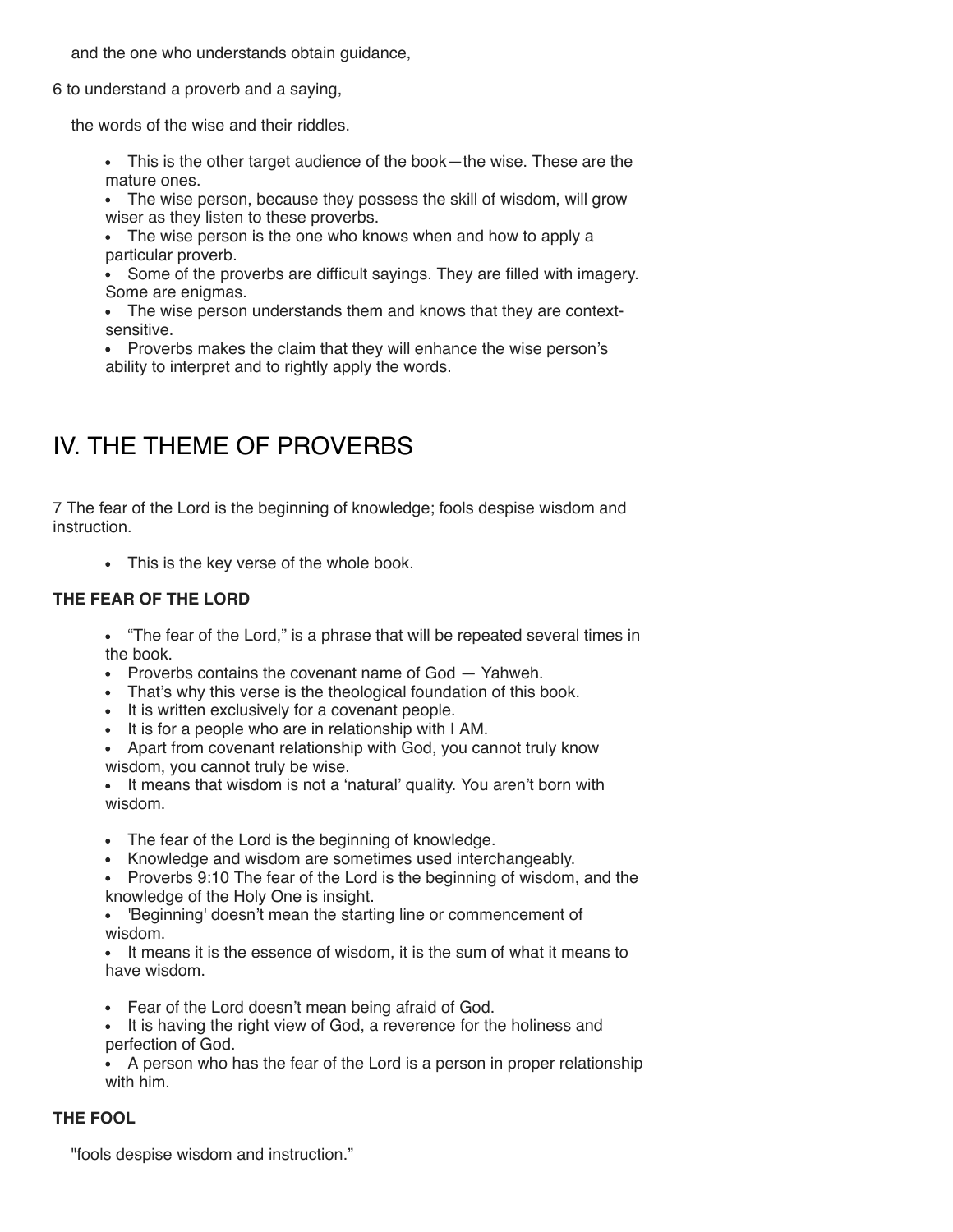The fool is excluded from getting wisdom because the fool despises wisdom and instruction.

- The fool rejects God.
- Ps. 53:1 The fool says in his heart, "there is no God."
- Who is the fool that is contrasted with the wise person in Proverbs?
- The fool is the one who hates God and hates his law.

The fool is the one who hates knowledge and does not choose the fear of the Lord.

- Folly is seen as wickedness, as evil, as a perversion of the right way.
- Wisdom cries out, "Don't be a fool!"
- Do you fear the Lord?

• If so, you are in a position to receive wisdom. To learn wisdom. To grow in the skill of living.

- Do you lack wisdom?
- It is the Lord who gives wisdom. Ask him for it!

James 1:5 If any of you lacks wisdom, let him ask God, who gives generously to all without reproach, and it will be given him.

### **THE GOSPEL IN PROVERBS**

The approach that we are going to take in our study of proverbs is to help us see that wisdom is not a what it is a who.

Wisdom is a person. That person is Christ.

The wisdom Proverbs points us to is the person who is the sum of all wisdom, and the one that we must embrace in order to become wise.

As wise as Solomon was, he did not finish well. He is not the model we look to.

**1 Kings 11:1-4** Now King Solomon loved many foreign women, along with the daughter of Pharaoh: Moabite, Ammonite, Edomite, Sidonian, and Hittite women, 2 from the nations concerning which the Lord had said to the people of Israel, "You shall not enter into marriage with them, neither shall they with you, for surely they will turn away your heart after their gods." Solomon clung to these in love. 3 He had 700 wives, who were princesses, and 300 concubines. And his wives turned away his heart. 4 For when Solomon was old his wives turned away his heart after other gods, and his heart was not wholly true to the Lord his God, as was the heart of David his father.

The story of Solomon created a longing in the heart of God's people for a king who was not only wise but who would always remain faithful to the Lord.

**Isaiah 11:2-5** And the Spirit of the Lord shall rest upon him, the Spirit of wisdom and understanding, the Spirit of counsel and might, the Spirit of knowledge and the fear of the Lord. 3 And his delight shall be in the fear of the Lord. He shall not judge by what his eyes see, or decide disputes by what his ears hear, 4 but with righteousness he shall judge the poor, and decide with equity for the meek of the earth; and he shall strike the earth with the rod of his mouth, and with the breath of his lips he shall kill the wicked. 5 Righteousness shall be the belt of his waist, and faithfulness the belt of his loins.

Jesus is the fulfillment of that prophecy.

Jesus himself declared he is the better Solomon, the true fulfillment of the covenant promise.

Matthew 12:42 The queen of the South (Sheba) will rise up at the judgment with this generation and condemn it, for she came from the ends of the earth to hear the wisdom of Solomon, and behold, something greater than Solomon is here.

• Proverbs created a prophetic expectation in God's people for a son who fulfills the book.